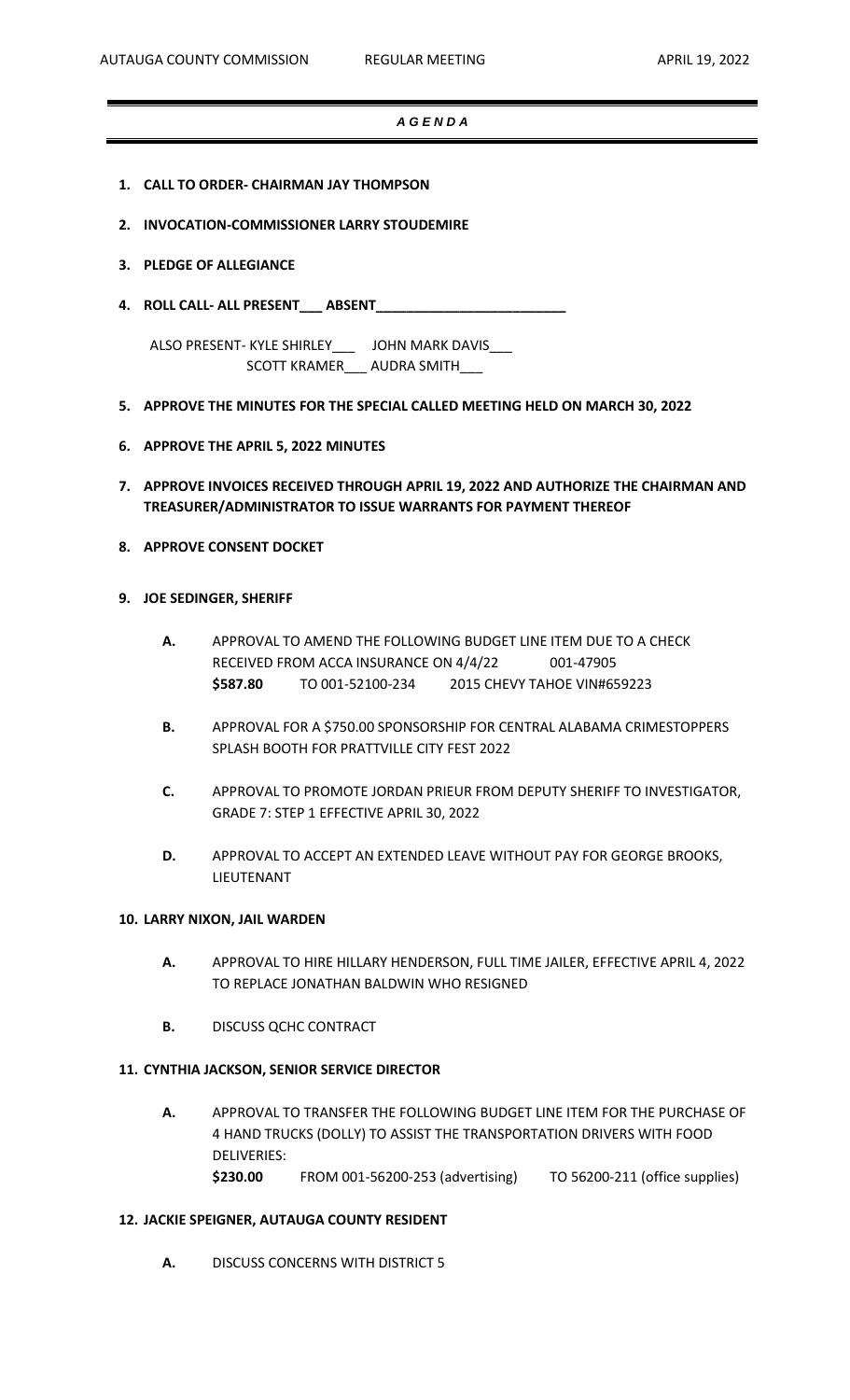# **13. EMMA MOSELEY, AUTAUGA COUNTY RESIDENT**

**A.** DISCUSS CONCERNS WITH DISTRICT 5

## **14. JACK MORGAN, AUTAUGA COUNTY RESIDENT**

**A.** DISCUSS INFRASTRUCTURE/ROAD CONDITION IN DISTRICT 5 ON COUNTY ROAD 69

## **15. JOHN MARK DAVIS, COUNTY ENGINEER**

- **A.** APPROVAL TO MOVE GREGORY HINTON FROM MECHANIC TO SHOP LEADMAN, GRADE 6: STEP 3, EFFECTIVE 4/16/2022
- **B.** APPROVAL TO MOVE DAVID RAWLINSON FROM SHOP LEADMAN TO MECHANIC, GRADE 5: STEP 15, EFFECTIVE 4/16/2022

# **16. SCOTT KRAMER, COUNTY ADMINISTRATOR**

- **A.** APPROVAL OF CABLE TELEVISION FRANCHISE AGREEMENT WITH WOW
- **B.** APPROVAL OF LODGING TAX REVENUE ADMINISTRATION RENEWAL WITH AVENU

# **17. COMMENTS AND DISCUSSIONS**

# **18. ADJOURN MEETING**